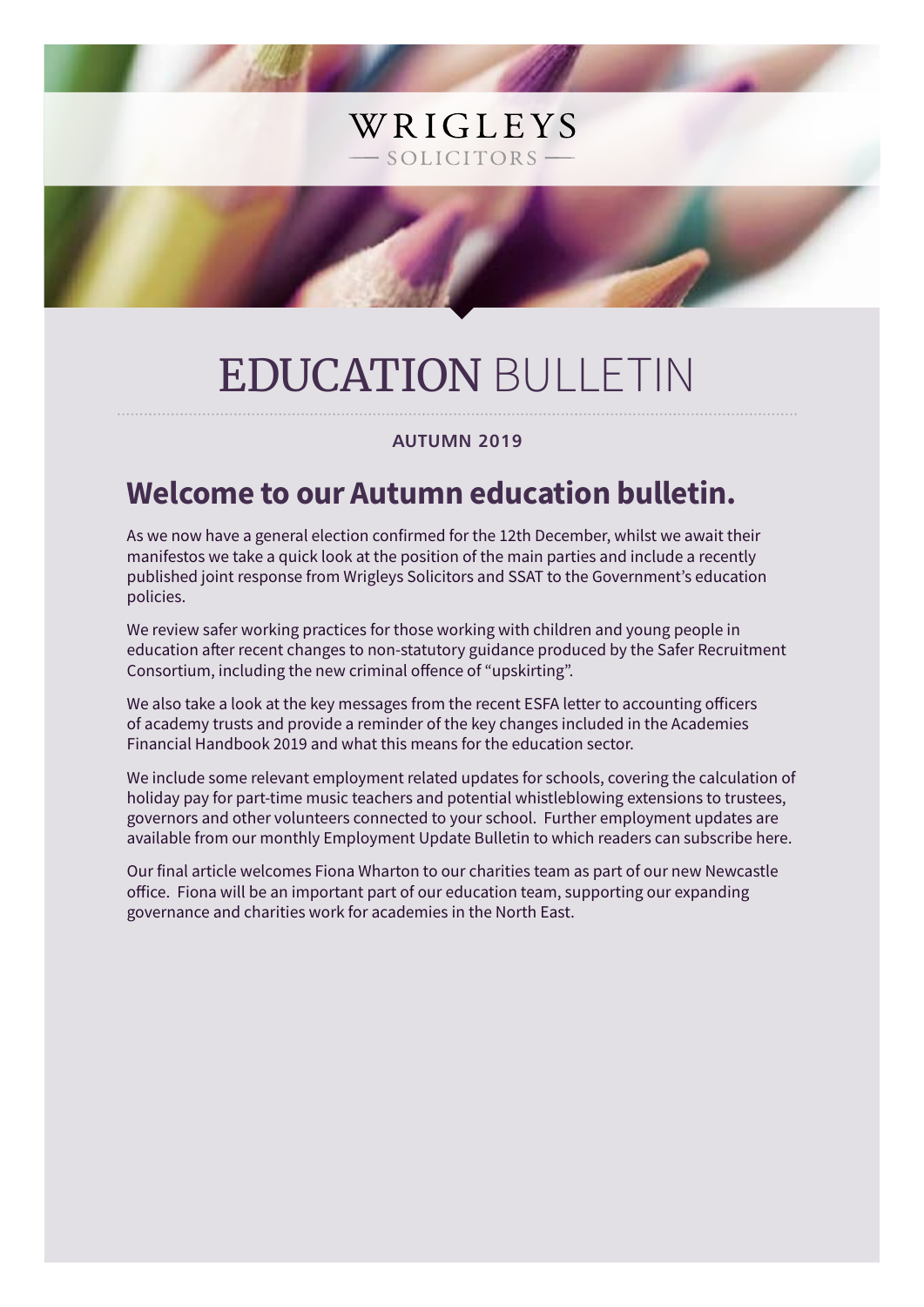# **First, a reminder of some of our forthcoming events:**

Click any event title for further details.

- **• Northern Education Conference** 27th November 2019, Principal, York *[For more information or to book](https://www.wrigleys.co.uk/events/detail/northern-education-conference/)*
- **• Employment Breakfast Briefing: What's new in employment law?** 3rd December 2019, Radisson [Blu, L](https://www.wrigleys.co.uk/events/detail/employment-breakfast-briefing--3rd-december/)eeds *[For more information or to book](https://www.wrigleys.co.uk/events/detail/employment-breakfast-briefing--3rd-december/)*
- **• Save the Date: Employment Breakfast Briefing** 4th February 2019, Radisson Blu, Leeds *[For more information or to book](https://www.wrigleys.co.uk/events/detail/save-the-date-employment-breakfast-briefing/)*
- **• We are exhibiting at SSAT National Conference 2019 on stand G4** 4-5th December 2019, ICC, Birmi[ngh](https://www.ssatuk.co.uk/nc19/booking-form/)am *[For more information or to book](https://www.ssatuk.co.uk/nc19/booking-form/)*

We are always interested in feedback or suggestions for topics that may be of interest to you, so please get in touch.

Chris Billington, Head of Education e: chris.billington@wrigleys.co.uk t: 0113 244 6100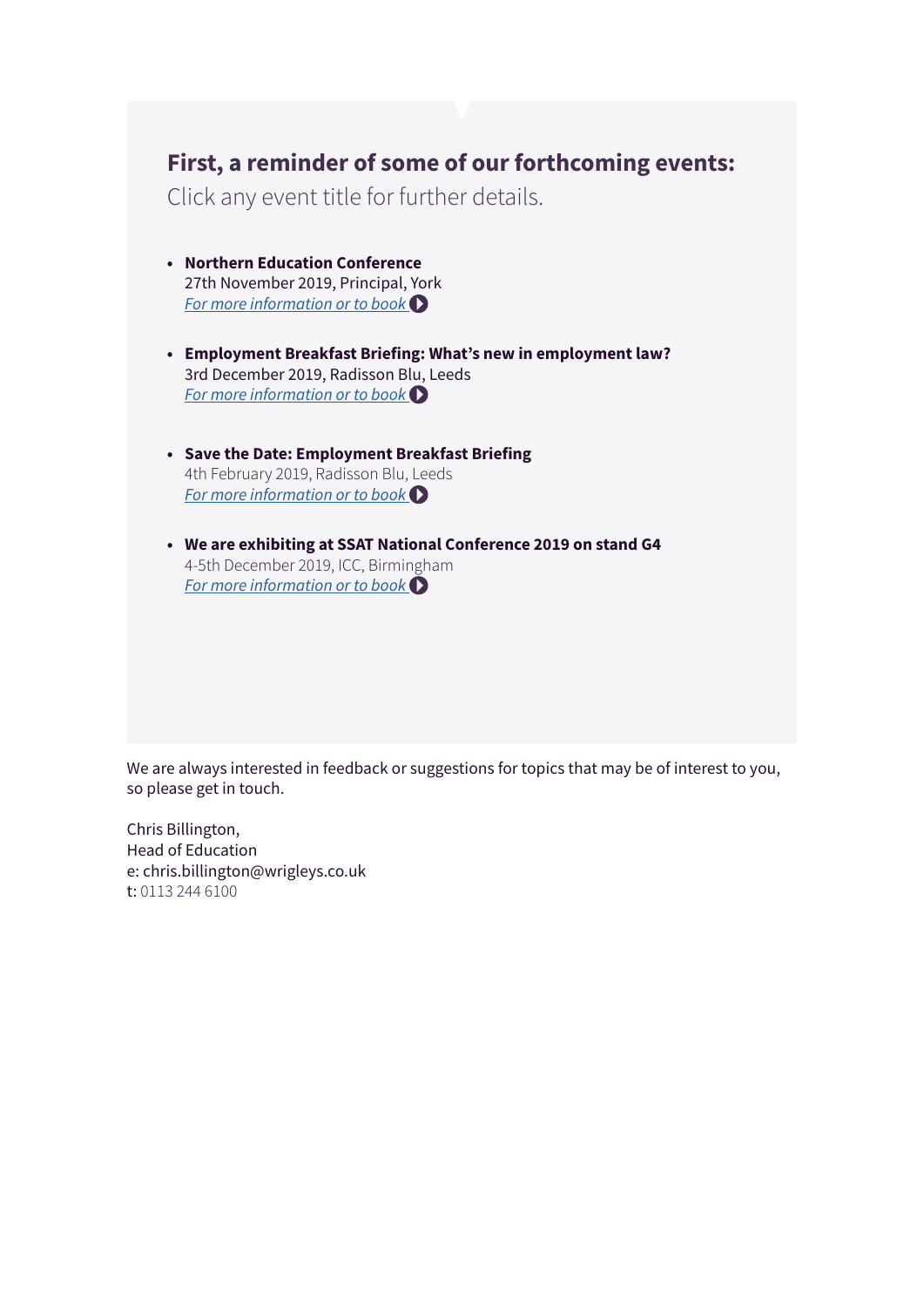# **Contents**

- **1.** Election 2019 Manifestos What Can Schools Expect?
- **2.** Safer working practices for those working with children and young people in education
- **3.** Wrigleys Solicitors and SSAT jointly respond to the Government's education policies
- **4.** New criminal offence of "upskirting" added to schools safeguarding guidance from September 2019
- **5.** ESFA's Latest Accounting Officer Letter What You Need To Know
- **6.** The Academies Financial Handbook 2019 What's New?
- **7.** Question of the month: Could volunteers and trustees be protected as whistleblowers?
- **8.** Question of the month: how should holiday pay be calculated for term-time only workers?
- **9.** Charities expert joins successful team to grow Wrigleys' presence in the sector



*Wherever you see the BAILII logo simply click on it to view more detail about a case*

# **Election 2019 Manifestos – What Can Schools Expect?**

We look here at the manifesto pledges schools can expect to see ahead of the General Election on 12th December.

# **Funding**

In recent days, the Resolution Foundation has suggested that Government spending is likely to return to 1970s levels over the next parliament, whichever party wins the General Election. Given recent spending pledges by the Conservatives, it is therefore clear that schools funding will be a key battle ground during the General Election campaign. The Conservatives have already promised an extra £7.1bn by 2022 (an extra £4.3bn in real terms) while the Liberal Democrats have demanded an emergency £2.2bn cash injection and pledged an extra £10bn a year. Labour has today announced a £150bn social transformation fund for schools, hospitals, care homes and council houses but has yet to provide the detail on schools funding. As always, the devil will be in the detail for each party with the real-terms benefit and impact on the national funding formula and areas of highest disadvantage receiving scrutiny. Schools should therefore look for the further detail in each manifesto and the inevitable analysis that will follow.

# **SEND**

While the Conservatives have earmarked an additional £780m in 2020/21 to fund SEND provision, this will be wholly inadequate to address the funding crisis. It is also unclear whether the Conservatives will undertake to reform SEND provision. Meanwhile, the Liberal Democrats want to "end the crisis" in SEND and "mend the hole" in SEND funding. They say they will provide "thousands of pounds" for every child with an education, health and care plan, to free up school budgets for children with moderate additional needs, and create a new SEND strategy "so that schools, councils, healthcare providers and social services work together in the best interests of the child". Given the strength of Liberal Democrat feeling on the issue, schools should expect to see further detail in their manifesto. It remains unclear, however, whether Labour and the Greens will do likewise though one would expect to see some detail given the role of the local authority in SEND provision.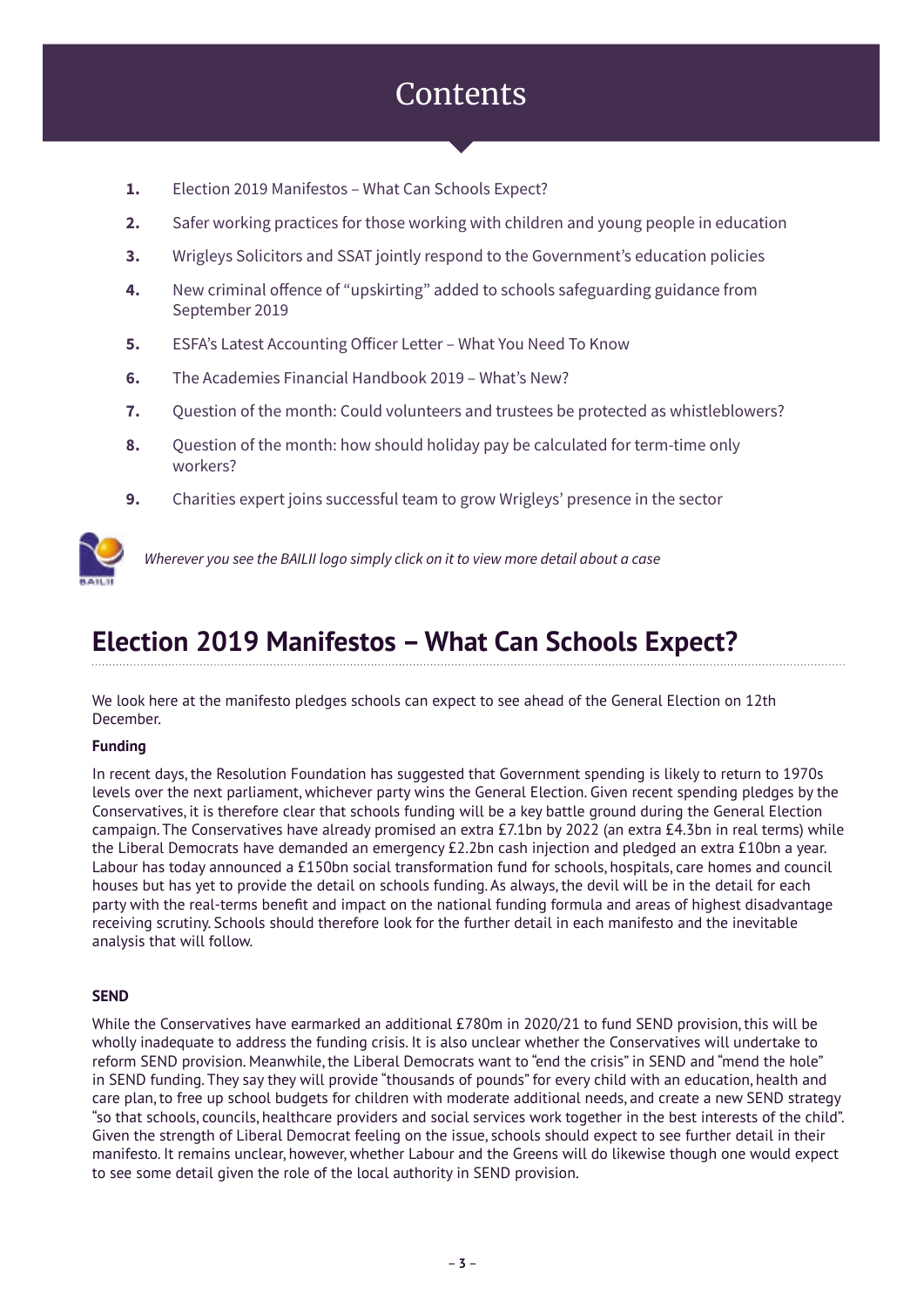#### **Starting teachers' salaries**

The recent announcement to raise starting teachers' salaries to £30,000 is widely expected to feature in the Conservative manifesto. However, this must be funded beyond the extra £7.1bn, otherwise the burden will fall on schools. Labour, the Liberal Democrats and Greens are not expected to make a corresponding pledge on starting salaries.

### **Ofsted and inspection**

However, they do want to scrap Ofsted with Labour pledging to introduce a new inspection system combining local authority "health checks" and "more in-depth" inspections where concerns are raised. We should look for further detail in the Liberal Democrat and Green manifestos. Meanwhile, the Conservatives will retain Ofsted and confirm their policy to remove the inspection exemption for 'outstanding schools'.

#### **SATs and assessments**

Labour has committed to abolishing SATs and reception baseline assessments while the Greens intend to scrap SATs and the Liberal Democrats want to scrap primary testing.

#### **National Education Service**

The proposed National Education Service will also feature in the Labour manifesto, founded on the principal of free education for everyone throughout life. This is expected to span free childcare, a new Sure Start programme, free vocational and technical education and national guidelines to ensure consistency. That much we know. What we need is further detail in the manifesto.

#### **Academies**

While academies will continue under the Conservatives, their manifesto needs to confirm the priority to be given to the programme, given the slow down in academy conversions under Theresa May. Labour has said it will not abolish academies but would like to see them operated by multi academy trusts constituted along co-operative lines, with greater local accountability. However, their manifesto needs to confirm if this is still policy. The Liberal Democrats and Greens also need to confirm their policies on academies.

### **Free schools**

Free schools will also continue under the Conservatives, perhaps with a greater focus on alternative provision. However, Labour has said it will abolish the programme. Meanwhile, the Liberal Democrats have said they will abolish the presumption that any new school will be a free school while the Greens need to confirm how they see free schools operating within a local authority framework.

#### **Grammar schools**

As at present, the Conservatives are expected to continue with the expansion of grammar school places under the selective school expansion scheme.

#### **Assisted places**

*The Sunday Times* has also indicated that the Conservatives may re-introduce funding for disadvantaged pupils to attend private boarding schools which, if confirmed, would be reminiscent of the programme spearheaded by Lord Adonis under the Labour government.

#### **Private schools**

Meanwhile, Labour has said it will remove charitable status and its tax benefits from private schools though has yet to confirm the conference motion to integrate private schools into the state sector by redistributing their assets.

#### **In summary**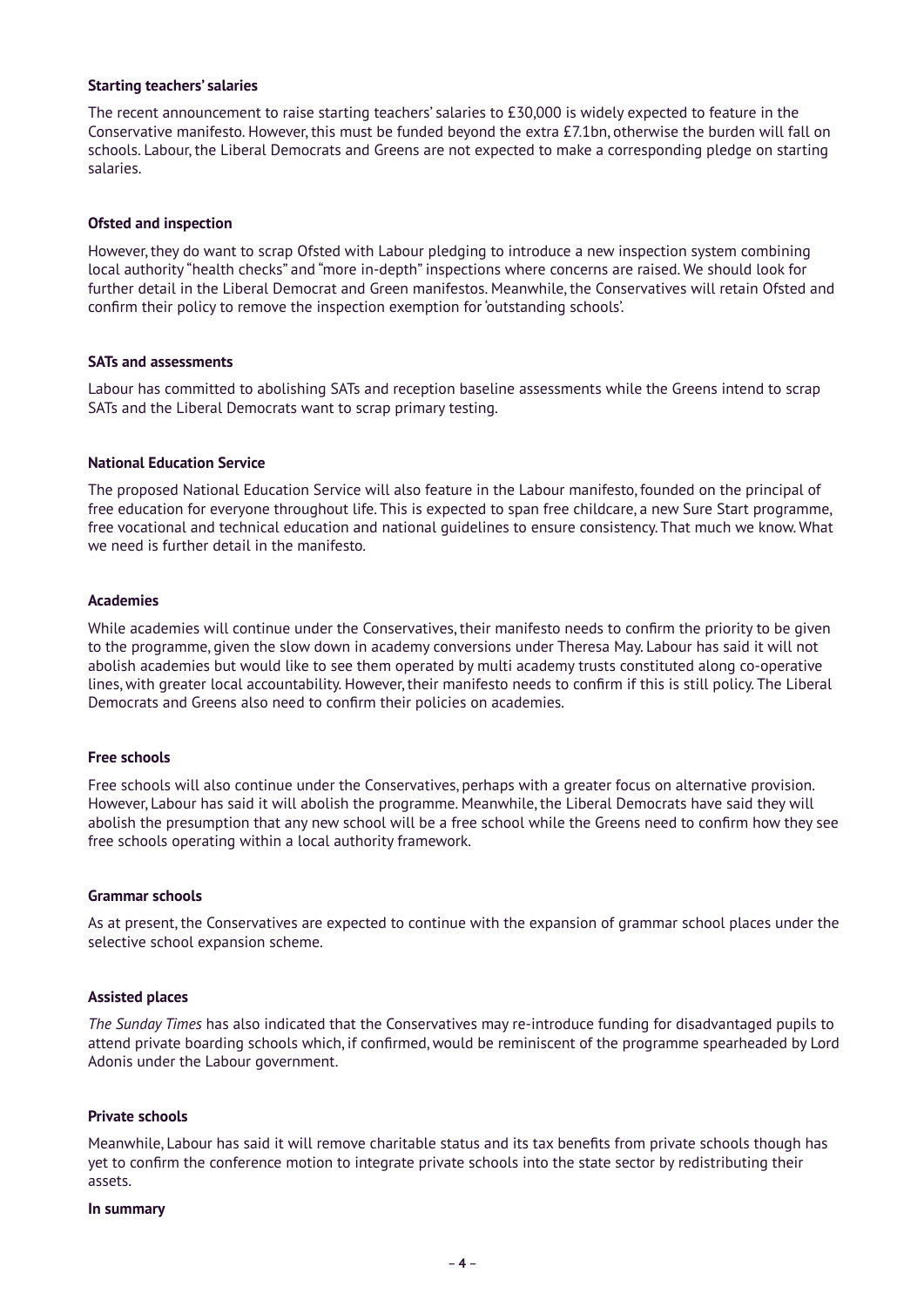While we await the election manifestos, we're obviously unable to confirm the final policies of each party. However, we can anticipate the battle lines between the parties which are drawn along fairly conventional lines. That said, the one peculiar feature is the competing promises on school funding which, this time, is not on the question of whether funding should increase but by how much, which does turn the tables on conventional party politics.

# **Safer working practices for those working with children and young people in education**

Recent changes to non-statutory guidance produced by the Safer Recruitment Consortium

In May 2019 the Safer Recruitment Consortium (SRC) published an update to their *[guidance on safe working](https://www.saferrecruitmentconsortium.org/GSWP%20Sept%202019.pdf)  [practices for those who work with children and young people in an education setting.](https://www.saferrecruitmentconsortium.org/GSWP%20Sept%202019.pdf)*

In line with the statutory guidance in Keeping Children Safe in Education (KCSiE), all schools must have a staff code of conduct in place. The new revised non-statutory guidance is a useful starting point when considering guidelines for professional conduct towards children and young people. Although the guidance is non-statutory, it includes a foreword by Nadhim Zahawi MP, who was at that time Parliamentary Under-Secretary of State for Children and Families in the Department for Education. He welcomes the revised guidance and encourages those working in education to read it alongside KCSiE.

We outline below the key revisions to the SRC guidance.

# **Confidentiality**

The guidance has been updated to reflect the new data protection rules found in the Data Protection Act 2018 and the General Data Protection Regulation. Schools should ensure that staff understand their responsibilities under new data protection law and should only share records with those who have a legitimate professional need to see them.

Staff who need to share 'special category personal data' about children or young people (including information about their health, sex life and sexuality, racial or ethnic origin, or religious and philosophical beliefs) should be made aware that they can do so without consent when it is necessary for the purpose of safeguarding children and individuals at risk in cases where it is not possible or reasonable to gain consent, or if seeking consent would place a child at risk.

### **Standards of behaviour – changes to disqualification by association rules**

This section has been updated in response to the Childcare (Disqualification) Regulations 2018. Under the former "disqualification by association" rules, someone working with children in the early years age range or in childcare for children under 8 provided by a school outside of school hours, and who lived in a household where a disqualified person lived or was employed, had a statutory duty to disclose this to their employer. This statutory duty to disclose was removed in August 2018. However, schools are expected to make it clear to all staff that they should disclose any relationship or association which may have implications for the safeguarding of children in school.

The guidance also states that schools should create an open culture where staff are able to raise these issues and have their own welfare safeguarded though arrangements to mitigate risk. However, schools are advised not to ask intrusive questions relating to an employee's relationships and associations.

# **Communications with children**

The guidance states that staff should only use computer equipment and internet access provided by the school when on site and now makes clear that this means staff should turn off their personal internet and on-line data access while on school premises.

# **Photographs**

The revised guidance makes clear that staff should not take photographs of a child's injury even if requested to do so by children's social care. Nor should staff make audio recordings of a child's disclosure.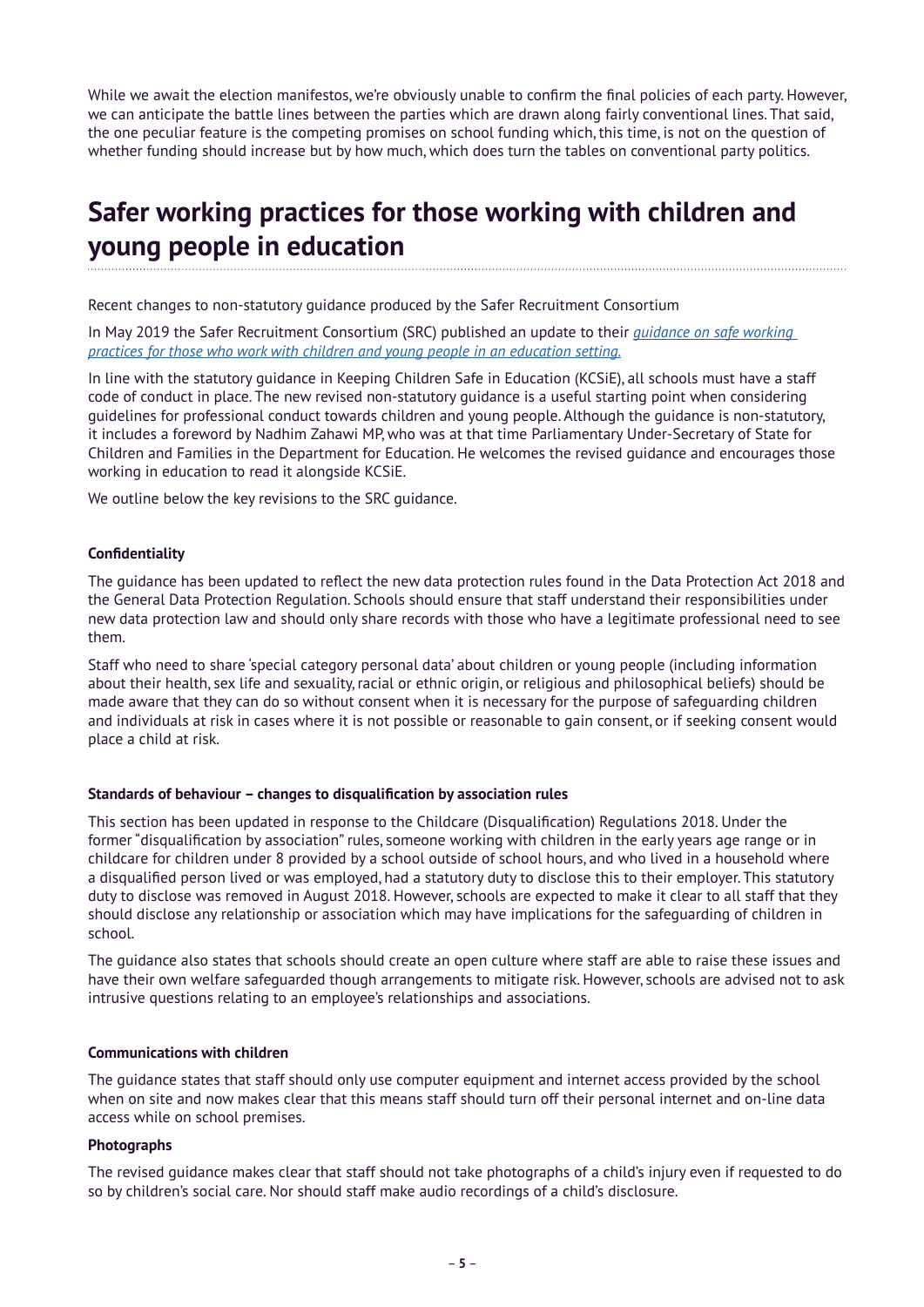# **Curriculum**

The guidance has also been amended to note that when discussions occur as part of the curriculum involving sexually explicit, political or other sensitive material, care should be taken to comply consistently with the school's policy on spiritual, moral, social, and cultural education and, where relevant, with the school's policy for relationships and sex education.

### **Wrigleys' Comment**

Chris Billington, head of Wrigleys' Education Team comments: "As a school governor myself, I have found the SRC guidance useful in summarising best practice for ensuring safe working practices and professional boundaries between staff and pupils. I recommend that schools and academies use the revised guidance to inform their own code of conduct, policies and staff induction / training materials.

"It is interesting to note the expectation on staff to disclose any relationships which might create a safeguarding risk even though the statutory duty to disclose has been removed. Readers might be interested in our *[article](https://www.wrigleys.co.uk/news/education/headteacher-should-have-disclosed-her-relationship-with-a-child-sex-offender-even-though-she-had-no-statutory-duty-to-do-so/)  [from April 2018](https://www.wrigleys.co.uk/news/education/headteacher-should-have-disclosed-her-relationship-with-a-child-sex-offender-even-though-she-had-no-statutory-duty-to-do-so/)* concerning a case in which a head teacher's failure to disclose her relationship with a convicted sex offender was a fundamental breach of her employment contract even though she had no statutory duty to disclose.

# **Wrigleys Solicitors and SSAT jointly respond to the Government's education policies**

Why schools might be cautiously optimistic going into the new year.

Against the backdrop of a looming general election and uncertainty about a deal / no-deal Brexit, the current government have formally announced a swathe of education policies, including increased funding, which suggests that education may be a key decision-maker in any imminent campaigns. So what should we make of the announcements that have already been made, and of the leaked policy document reported by the Guardian which suggests further education reforms?

At SSAT and Wrigleys Solicitors, we are pleased that the government are finally acknowledging that, since 2010, school budgets have been stretched to breaking point. If delivered intelligently, the £2.6bn promised for 2020/21 should bring school funding back to 2015 levels with the £4.8 billion for 2021/22 and £7.1 billion for 2022/23 returning school funding to pre-austerity levels. The efforts of grassroots movements such as WorthLess? should be applauded for raising school funding as a national concern. It is not a coincidence that the government chose to focus on schools for the first of its non-Brexit-related policy announcements. However, much remains to be seen as to the impact this will have on the ground. We should continue to scrutinise the emerging details as they are released. School leaders we've spoken to continue to be concerned by several key uncertainties:

- How this will be rolled out? Will schools who are currently above the national funding formula see further real-term cuts in 2020-2021?
- The need to properly implement a national funding formula that addresses historic inequalities, without taking money away from schools in areas of the highest disadvantage.
- Whether the various promised pots of money will be new money from the Treasury or be redirected from elsewhere?

We also need to see further detail of what the government will expect from schools in return for the additional funding. The Spending Review, in its own words, marked 'a new focus on the outcomes the government will deliver' with outcomes and metrics underpinning implementation plans for the promised funding. The government is therefore expecting more 'bang' for its 'buck' with the Department's School Resource Managers tasked with ensuring schools make the most of every pound given to them.

Above all, while any increased funding is very welcome, it will not have an immediate effect on the issues that almost a decade of austerity has created. The huge gaps in mental health support, counselling and other frontline services will continue; and schools will continue to act as the 'fourth emergency service'. Families will continue to reply on foodbanks and many parents will continue to worry about the cost of providing three meals a day during the summer break. Until the government acts quickly to resolve these issues, the increased funding for schools will, sadly, only have a limited impact – and will certainly not close the current disadvantaged gap.

Other announcements are also welcome, such as the Department's decision to remove 'outstanding' schools from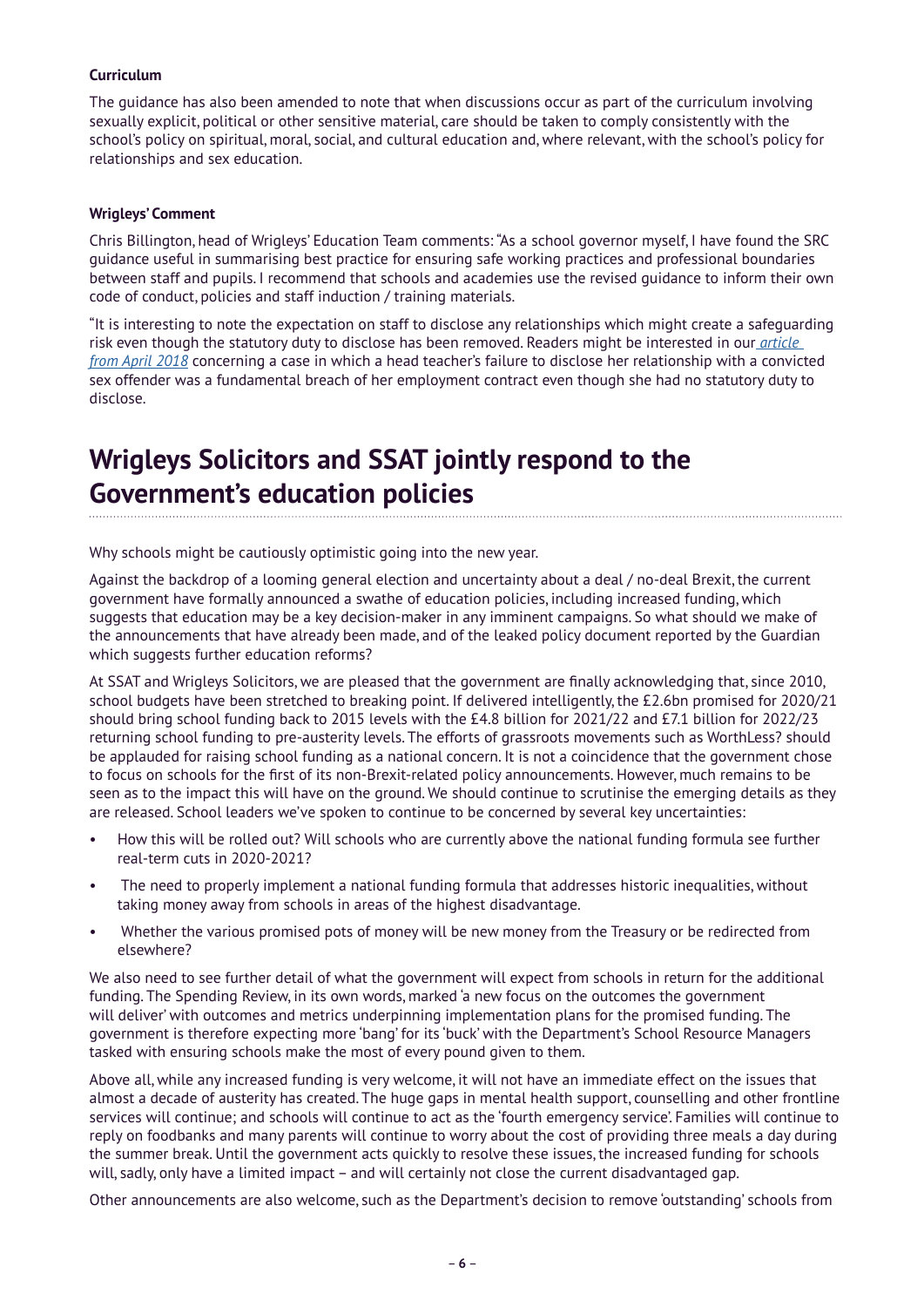inspection, something that Ofsted has long been arguing for. But again, this must come with more money for the inspectorate, who have seen over 50% budget cuts since 2010.

Likewise, the proposal to raise starting teachers' salaries to £30,000, making them some of the highest graduate salaries, is much needed; at a time when many schools are facing significant recruitment issues. However, this must be funded beyond the funding uplifts for 2020/21, 2021/22 and 2022/23, otherwise the impact of the extra money in returning school funding to pre-austerity levels will be limited. The whole mainscale pay grade, pension contributions and national insurance must also be considered when working out the funding arrangements.

We are less sanguine, though, regarding the policy announcements leaked to and reported by *The Guardian;* which include a renewed effort to academise all schools, funds to incentivise MATs to take over schools-noone-wants, new guidelines around behaviour including greater powers to exclude and encouraging school leaders to confiscate or ban mobile phone.

All of these issues should ultimately be resolved in the best interests of students and at a local level; with schools empowered and supported to work in partnership with local partners and communities. It would be wrong for central government to make changes where arrangements already work well, to dictate how headteachers should ensure good behaviour, or to take decisions about good and outstanding schools structures away from local governance. Both SSAT and Wrigleys Solicitors support school leaders making the best decisions for the young people they serve. This belief in the autonomy of schools to do what is right for their students is shared by both organisations; but can only be achieved when schools are given the necessary resources.

The increased funds promised by the current government will go so far; but we need all political parties to take a longer-term approach to school funding. Education must be seen as an investment, not as a cost, and governments of any colour must work with and trust the leaders and teachers in our schools.

Above all, the needs of the children must be at the centre of education policy-making; which is why both SSAT and Wrigleys Solicitors are proud to be fighting for deep social justice every day through our work with schools.

This article has been written in conjunction with SSAT, The Schools, Student and Teachers Network: *[https://](http://Wrigleys Solicitors and SSAT jointly respond to the Government’s education policies

) [www.ssatuk.co.uk/](http://Wrigleys Solicitors and SSAT jointly respond to the Government’s education policies

)*

# **New criminal offence of "upskirting" added to schools safeguarding guidance from September 2019**

Keeping Children Safe in Education: revised statutory guidance is expected to be in place from 2 September 2019.

"Upskirting" became a specific criminal offence under the Voyeurism (Offences) Act 2019 on 12 April this year. It typically involves taking a photograph under a person's clothing without them knowing, with the intention of viewing their genitals or buttocks for sexual gratification or causing humiliation, distress or alarm. The revised version of Keeping Children Safe in Education lists upskirting as one example of peer on peer abuse of which school staff should be aware.

A copy of the new, and current, guidance is available *[here](https://www.gov.uk/government/publications/keeping-children-safe-in-education--2)*. All schools and academies are required to have regard to this advice. The guidance continues to be refined and added to in the face of new and evolving threats. These include threats which have been much in the media of late, such as the risks to children and young people involved in and exploited by gangs and criminal networks.

# **Key changes within the new guidance are listed below:**

### **Part 1 – Safeguarding information for all staff**

- "Upskirting" has been added to the list of examples of peer on peer abuse.
- New information is included concerning the risks to children involved with serious violence. Staff should be vigilant for signs that children are involved with serious violent crime, criminal networks and gangs. Links to Government advice for schools on *[gangs and youth violence](https://www.gov.uk/government/publications/advice-to-schools-and-colleges-on-gangs-and-youth-violence)* and *[county lines](https://www.gov.uk/government/publications/criminal-exploitation-of-children-and-vulnerable-adults-county-lines)* have also been added.

### **Part 2 – Management of safeguarding**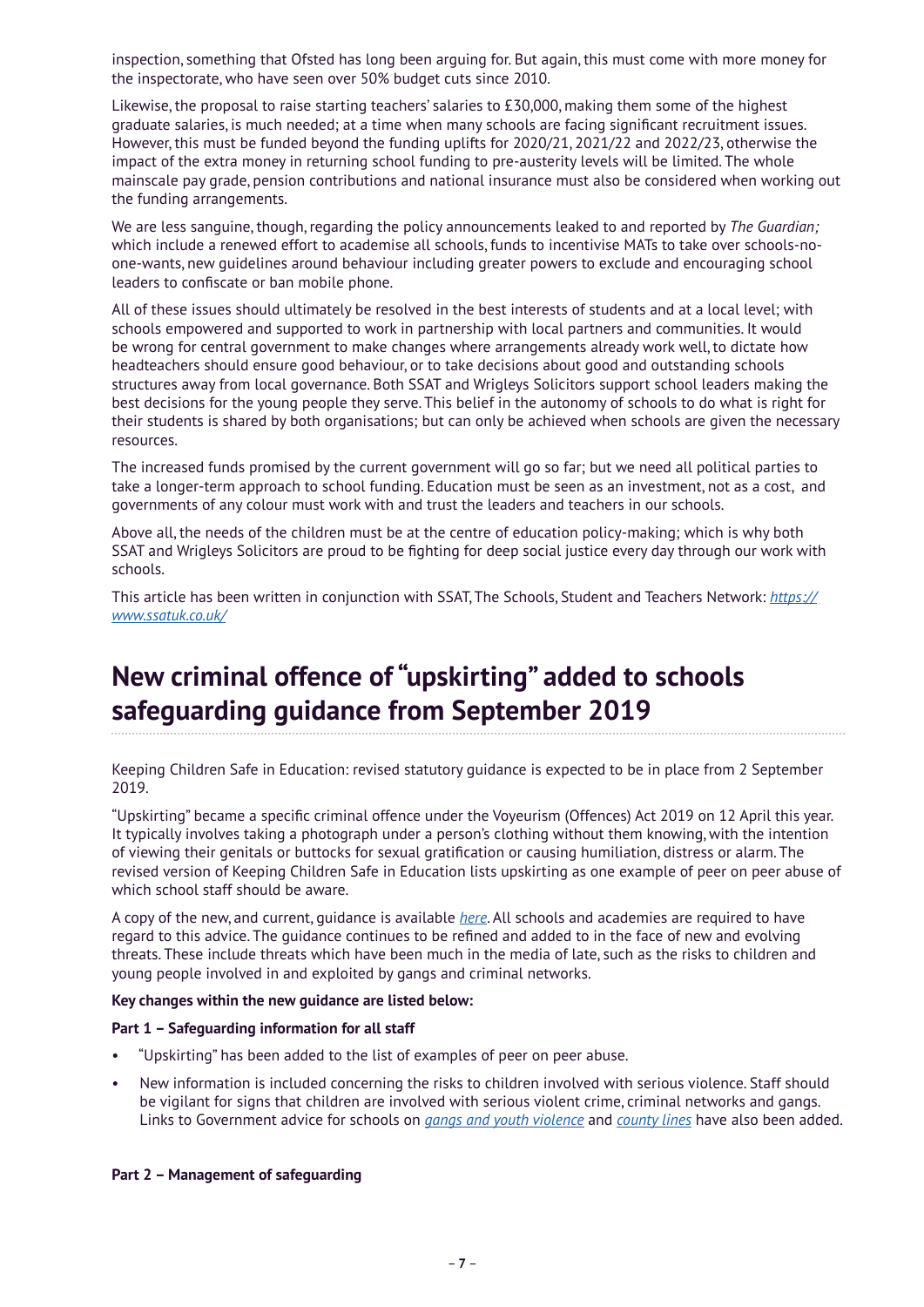- References to the *[guidance on multi-agency working](https://www.gov.uk/government/publications/working-together-to-safeguard-children--2)* have been updated to reflect new safeguarding partner and child death review arrangements which will be in place from 29 September 2019. The three safeguarding partners (the local authority, a local clinical commissioning group and a local chief of police) will work together to safeguard and promote the welfare of local children. Governing bodies, proprietors, management committees and senior leadership teams (including the designated safeguarding lead) should make themselves aware of and follow the new arrangements.
- The guidance on the opportunity to teach safeguarding through Relationships Education and *[Relationships](https://www.gov.uk/government/publications/relationships-education-relationships-and-sex-education-rse-and-health-education)  [and Sex Education](https://www.gov.uk/government/publications/relationships-education-relationships-and-sex-education-rse-and-health-education)* has been updated. Readers will be aware of the current debate concerning teaching primary school children about LGBT relationships. This debate arises from the use of the "No Outsiders" programme by some schools. From September 2020, the subjects of Relationships Education (for all primary pupils), Relationships and Sex Education (for all secondary pupils), and Health Education (for all pupils in state-funded schools) will be mandatory. All pupils will be expected to be taught LGBT content in an age appropriate way. Parents can withdraw their children from sex education, but not from relationships education classes.
- The guidance on Ofsted inspections has been updated to include *[the relevant inspection framework](https://www.gov.uk/government/publications/education-inspection-framework)*, and continues to include safeguarding within the scope of the inspector's report.

# **Part 3 – Safer recruitment**

- The Government guidance for overseas qualified teachers that can apply to the Teaching Regulation Agency for qualified teacher status in England is currently being revised. The direct link to the guidance has therefore been removed.
- The guidance has also been amended to make clear that maintained schools should carry out section 128 checks on school governors. A person who is subject to a section 128 direction is disqualified from taking part in the management of academy trusts, free schools and independent schools and is disqualified from holding office as a governor of a maintained school. For information, "management" positions include:
- 1. Employees in a management position in an independent school, academy or free school;
- 2. Trustees of an academy or free school trust;
- 3. Governor or members of a proprietor body for an independent school;
- 4. Governors on any governing body in an independent school, academy or free school that retains or has been delegated any management responsibilities, including members of a local governing body.
- A new section is included regarding checks on associate members who are appointed by the governing body of a maintained school to serve on a governing body committee. While enhanced DBS checks on governors are mandatory, the guidance clarifies that they are not mandatory for associate members.

### **Annex C – Online safety**

• There is a link to *[Government guidance](https://www.gov.uk/government/publications/teaching-online-safety-in-schools)* on teaching online safety in schools. This focuses on how schools can ensure that pupils know how to behave and stay safe online as part of the existing curriculum requirements.

The current guidance, which has been in place since September 2018 continues to apply and should be

referred to before the new guidance supersedes it this September.

# **ESFA's Latest Accounting Officer Letter – What You Need To Know**

We look here at the key messages from the latest ESFA letter to accounting officers of academy trusts to help you plan and prepare for what's coming.

Just as schools and academies broke up for the summer the Chief Executive at the ESFA, Eileen Miler, issued her annual letter to accounting officers of academy trusts, highlighting those areas of particular concern for the ESFA.

# **Internal scrutiny**

As highlighted in my recent *[article](https://www.wrigleys.co.uk/news/education/the-academies-financial-handbook-2019--whats-new/)* on the key changes included in the Academies Financial Handbook 2019, not only must academy trusts have a programme of internal scrutiny to provide independent assurance to the board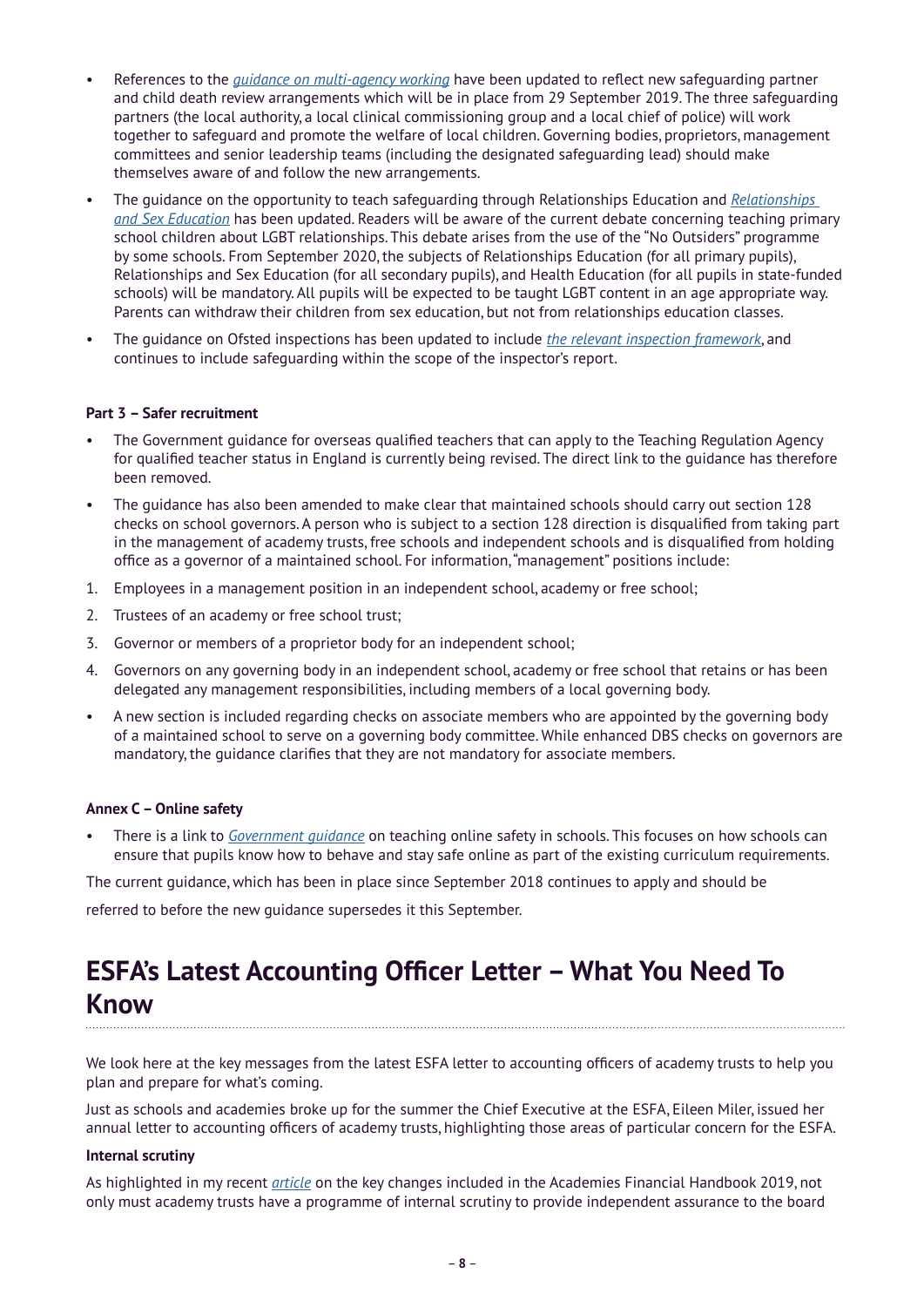that financial and other controls and risk management procedures are operating effectively but they must also submit the annual summary report of areas reviewed, key findings and recommendations and conclusions (as presented to the audit committee) to the ESFA by 31st December. The letter clarifies that this rule will first apply in December 2020 but that accounting officers will be asked to send their academy trusts most recent internal scrutiny findings by 31 December 2019, alongside their annual accounts. This could be a report for the last term, quarter, month or other period (depending on the approach adopt by your academy trust), including for the full year. The ESFA will explain how to submit your most recent internal scrutiny findings when they publish updated guidance in October on submitting your annual accounts.

# **Contact details**

Meanwhile, the letter confirms that accounting officers will need to provide and maintain contact details for all your members and trustees, via the *[Get information about schools \(GIAS\)](https://get-information-schools.service.gov.uk/)* system, from 1 September 2019. You're already required to do this for your chair, chief financial officer and yourself.

# **Big Brother is watching you!**

The letter further confirms that, from September 2019, the Academies Financial Handbook 2019 will also be available in HTML format, apparently to make it easier to search for particular content (as if this isn't possible already) but also to help the ESFA identify those parts that are most read and help improve future editions. So, be warned, if you don't make regular use of the HTML copy, you're giving the ESFA ammunition to tighten the screw even further in future editions of the Handbook.

# **School resource management self-assessment tool**

Speaking of tightening the screw, the letter also confirms that, from autumn 2019, completion of the school resource management self-assessment tool (SRMSAT), currently voluntary, will become mandatory for academy trusts on an annual basis. Accounting officers will need to submit the completed SRMSAT to the ESFA by 14 November 2019. From 1 September 2019, growing academy trusts will no longer need to complete a financial management and governance self-assessment (FMGS) alternative return.

# **In summary**

So there you have it, the key things to note from the latest account officer letter, as you head off on your holiday. Enjoy!

# **The Academies Financial Handbook 2019 – What's New?**

We look here at the key changes included in the Academies Financial Handbook 2019 and what this means for the sector.

The Academies Financial Handbook 2019, which is effective from 1st September 2019, continues as before with an unrelenting focus on high standards of governance, financial control and accountability. This time, though, it adds weight to internal scrutiny, risk registers, whistleblowing, executive pay and financial notices to improve – to name a few - while referencing guidance and resources to promote good practice. It therefore reinforces a 'stick' and 'nudge' approach to compliance and use of central support, meaning the ESFA will be less forgiving of academy trusts where it identifies concerns.

# **Internal scrutiny**

While the current Handbook already includes requirements and minimum expectations for internal scrutiny, the new Handbook extends this by requiring all academy trusts to have a programme of internal scrutiny to provide independent assurance to the board that financial and other controls and risk management procedures are operating effectively. In particular, internal scrutiny must: evaluate the suitability and compliance with financial and other controls; offer advice and insight to the board on addressing weaknesses; ensure all categories of risk are identified, reported and managed; and be independent and objective, with direct reporting to a committee of the board. Further, internal scrutiny must be: conducted by someone suitably qualified and experienced; covered by a scheme of work; and timely, with high risk areas reviewed in good time. An academy trust must also identify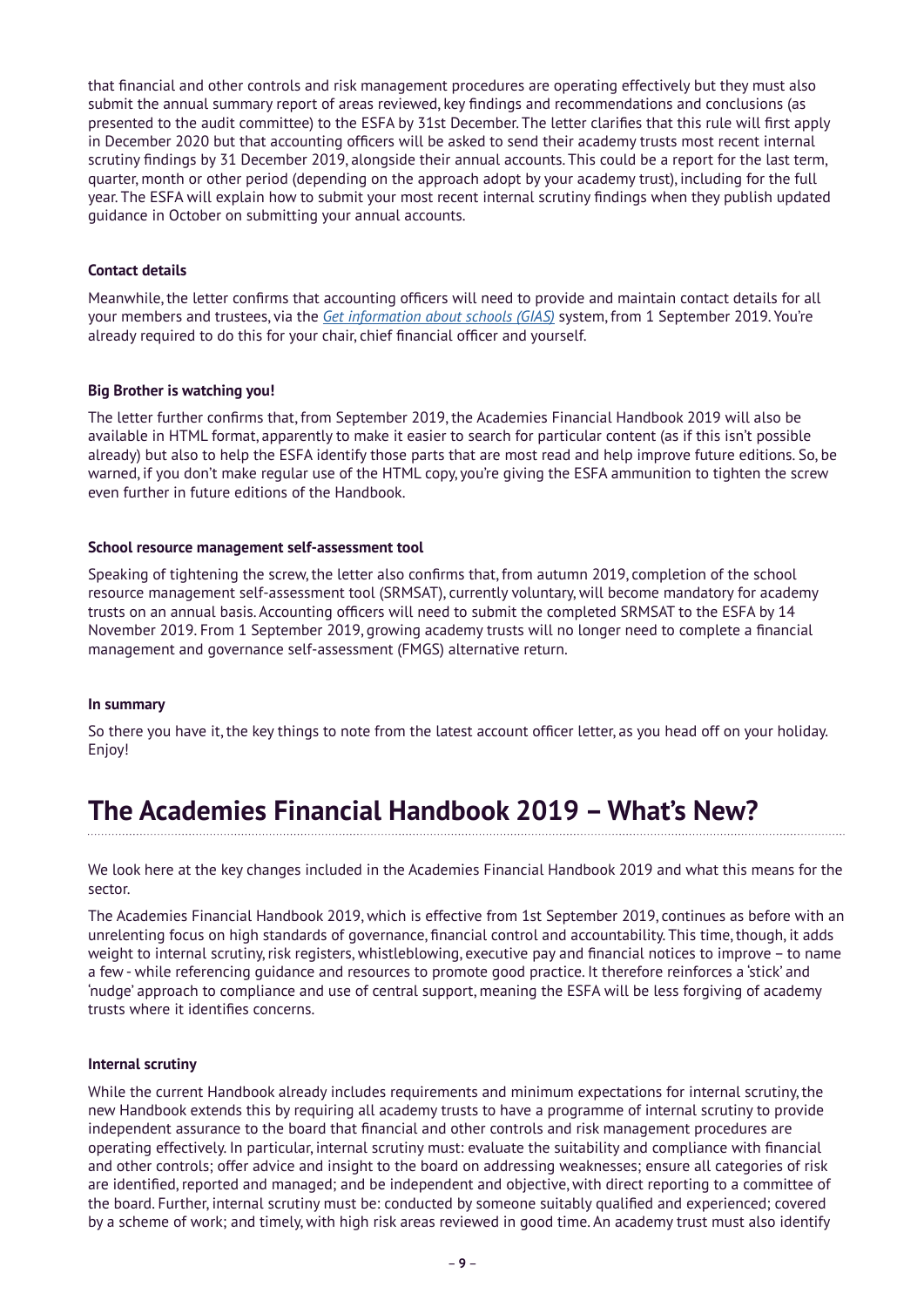the areas it will review each year.

The audit committee has a clear role to play in securing these outcomes and must: have written terms of reference; agree a programme of work and who will perform it; review the risk register; consider reports and progress against recommendations; and have access to those undertaking internal scrutiny, as well as external audit.

Where the rubber hits the road, though, is in transparency and external reporting. Here, the annual summary report of areas reviewed, key findings and recommendations and conclusions (as presented to the audit committee) must be submitted to the ESFA by 31st December. The annual governance statement, which accompanies the annual accounts, must also confirm who has undertaken the internal scrutiny and why. Meanwhile, the outcome of the internal scrutiny must inform the accounting officer's statement of regularity in the annual accounts.

These changes place internal scrutiny well and truly in the spotlight, meaning academy trusts must ensure their governance, reporting and contracting arrangements are fit-for-purpose for 1st September. If these are areas where you need advice and support, do get in touch.

### **Risk Register**

To reinforce internal scrutiny, the new Handbook requires academy trusts to maintain a risk register.

### **Internal control**

Internal scrutiny is also bolstered by a new requirement on academy trusts to have sound internal control, risk management and assurance processes.

### **Accounts**

Meanwhile, the new Handbook stipulates that management accounts must include an income and expenditure account, variation to budget report, cash flows and balance sheet and that audited accounts must be provided to the members of the academy trust.

### **Financial transactions**

The Handbook also confirms that academy trusts must obtain ESFA approval before they borrow or approve staff severance, compensation or ex gratia payments, write off debts or acquire or dispose of freehold or leasehold property beyond the limits already set out in the Handbook.

### **Financial performance**

Where the board has concerns about financial performance, it should (i.e. as minimum good practice) act quickly, ensuring the academy trust has adequate financial skills in place.

### **Financial Notices to Improve**

The new Handbook also turns the spotlight on Financial Notices to Improve ("FNtI") by requiring academy trusts that are subject to an FNtI" to publish this on their website within 14 days of issue and retain it there until it is lifted by the ESFA. While FNtIs are already published by the ESFA, it is fair to say that most parents/carers will not know how to access this level of information on their child's academy. The new requirement for academy trusts to publish an FNtI on their website will therefore make the FNtL more readily available with the risk that parents/carers will move their children elsewhere, compounding the situation for the academy trust and meaning only the strongest academy trusts will survive. Academy trusts will therefore need to ensure that their financial management and governance arrangements are in order. Governance reviews and spot checks are a good way of testing the strength of governance arrangements and are areas where we provide expertise to academy trusts.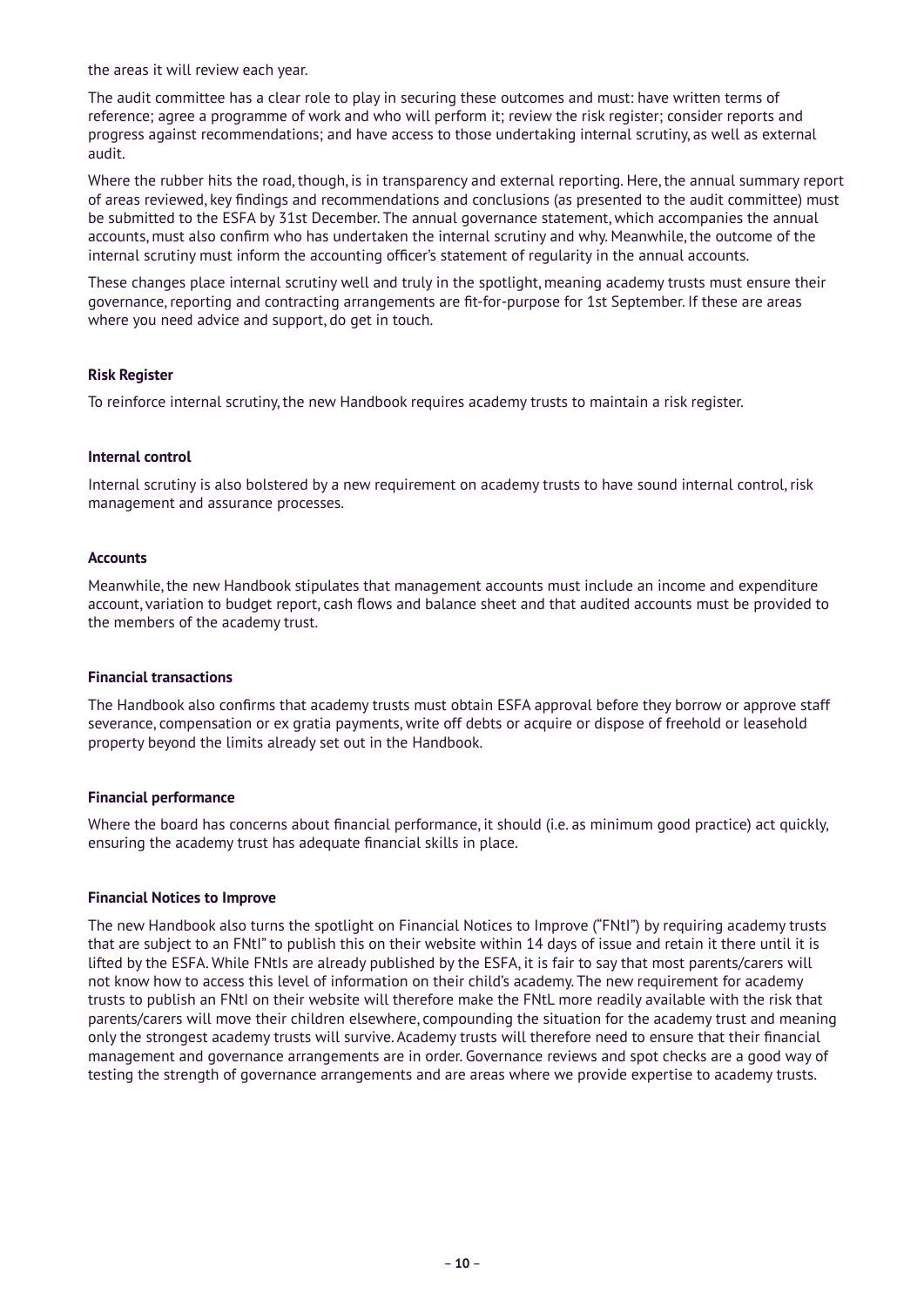# **A knowledgeable clerk**

In terms of governance, the Handbook confirms that a knowledgeable clerk is fundamental to the effective functioning of the board by providing: administrative support; guidance to ensure compliance with the legal and regulatory framework; and advice on procedural matters. We already provide support to a number of national clerks networks and so provide clerks with advice to ensure effective governance in keeping with the *[Clerking](https://assets.publishing.service.gov.uk/government/uploads/system/uploads/attachment_data/file/609971/Clerking_competency_framework.pdf)  [Competency Framework](https://assets.publishing.service.gov.uk/government/uploads/system/uploads/attachment_data/file/609971/Clerking_competency_framework.pdf)* and the *[Governance Handbook.](https://assets.publishing.service.gov.uk/government/uploads/system/uploads/attachment_data/file/788234/governance_handbook_2019.pdf)*

### **Whistleblowing**

Alongside effective governance, the new Handbook now requires academy trusts to have a whistleblowing procedure.

# **Executive pay**

The board of an academy trust must also ensure that its decisions about executive pay extend to pay and benefits and are reasonable, defensible and good value-for-money and are sighted on broader business interests held by senior executives, such as private companies in which they have an interest which provide services to the education sector.

### **In summary**

It's fair to say that the new Handbook turns the screw again on academy trusts, at a time when resources are stretched. Academy trusts are already struggling to make ends meet and will find the new requirements a challenge, particularly when it comes to internal scrutiny. When combined with the references to guidance and resources to promote good practice, meaning the ESFA will be less forgiving of academy trusts where there are concerns, this will only push more academy trusts towards re-brokerage, if not insolvency.

# **Question of the month: Could volunteers and trustees be protected as whistleblowers?**

A number of recent developments may extend whistleblowing protection beyond employees and workers.

# **New EU protections for whistleblowers**

While the UK has been focused on the technicalities of leaving the European Union, the European Parliament continues business as usual. In April this year, the European Parliament formally adopted a directive which aims to strengthen whistleblowing protections across the EU, acknowledging that such protection is currently patchy. This move comes after scandals triggered by whistleblower disclosures such as the diesel car emissions revelations and "Panama Papers".

UK whistleblowing protection is some of the most comprehensive of all the EU member states. However, the UK legislation expressly protects only workers and employees. The new EU directive will protect from retaliation anyone who discloses information on violations of EU law that they observe in their work-related activities. In addition to workers and employees, the new directive is designed to protect self-employed people such as freelancers, consultants and contractors, suppliers, non-executive directors, trustees, volunteers, unpaid interns and trainees and job applicants. It will also protect those who assist whistleblowers such as colleagues and relatives.

EU directives must be implemented in member state national laws before they have effect. If and when the UK leaves the EU, it will not be required to pass such national legislation to implement the directive (unless a lengthy delay to Brexit means the UK is required to do so in the interim period). However, it is likely that the UK will still have to match these new protections as part of the corporate governance and accountability standards required within a future trade deal with the EU.

### **Charity Commission now treats volunteers as whistleblowers**

A recent *[Charity Commission report](https://www.gov.uk/government/publications/whistleblowing-disclosures-made-to-the-charity-commission-for-england-and-wales-2018-to-2019)* on whistleblowing disclosures confirms that the Commission has begun to treat charity volunteers as whistleblowers where appropriate. The Commission comments that this is a significant change which extends its ability to identify and act on serious concerns. It notes that volunteers do not have the same statutory protection as workers and employees but it recognises that they need the same engagement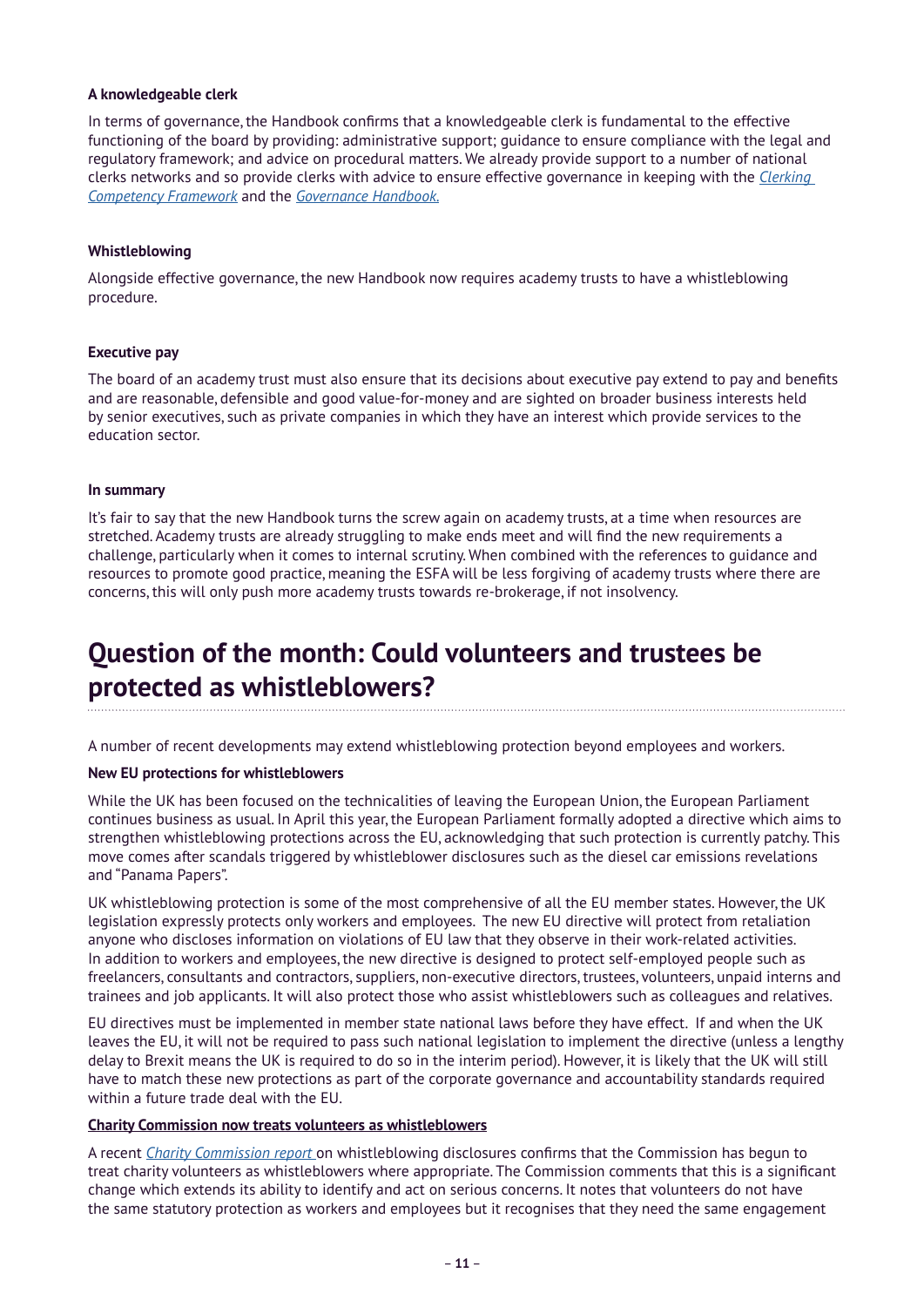from the Commission as a worker given that volunteers face many of the same challenges and risks when raising concerns.

# **Supreme Court: office holders may have whistleblowing protection**

A recent case decided in the Supreme Court suggests that UK whistleblowing protection will already extend in some cases to those acting as office holders such as directors, judges and ministers of religion.



# **Case details:** *[Gilham v Ministry of Justice](https://www.bailii.org/uk/cases/UKSC/2019/44.html)*

District Judge Gilham was appointed as a salaried district judge in October 2005. In 2010 she raised a number of concerns about the impact of cuts to the justice system, increased workload and the lack of secure court room accommodation. She expressed her fears that these could lead to miscarriages of justice and endanger people's health and safety. She later alleged that she had been undermined and bullied by other judges and by court staff as a consequence of her complaints.

She brought a whistleblowing detriment claim in an employment tribunal. The tribunal determined that she was not a worker and so could not benefit from whistleblower protection. On appeal, the EAT and Court of Appeal agreed.

However, on a further appeal, the Supreme Court remitted the case back to the tribunal. It held that denying DJ Gilham protection as a whistleblower was in breach of Article 14 of the European Convention on Human Rights (ECHR) as it impinged on her right to freedom of expression on the ground of her status (in particular her status as a judge). It decided that the definition of a worker within the Employment Rights Act 1996 should be read and given effect so as to extend whistleblowing protection to the holders of judicial office.

Following this case, it is possible that claimants who are not classed as workers or employees could bring legal appeals on the basis that their human rights have been interfered with on the ground of their status as officeholder. It is also possible that this will have as yet unseen consequences beyond whistleblowing protection, extending rights currently limited to employees and workers to volunteers, trustees and the self-employed.

# **Wrigleys' comment**

Third sector employers should be alert to the possibility that volunteers and trustees could ultimately be found to have legal protection from detriment if they raise concerns which could be in the public interest. To encourage people to come forward with concerns, it is advisable that whistleblowing policies and procedures apply to employees, workers, self-employed contractors and volunteers. Such policies should make clear that concerns will be taken seriously and that retaliation will not occur following disclosure.

It will be interesting to track the development of whistleblowing protections in the next few years. It seems that the direction of travel will very much be towards extending protection from retaliation to a wider group of individuals working with an organisation.

# **Question of the month: how should holiday pay be calculated for term-time only workers?**

Court of Appeal confirms school was wrong to pay holiday pay at the rate of 12.07% of earnings.

### **Where does the 12.07% calculation for holiday pay come from?**

Part-time workers are commonly paid holiday pay at the rate of 12.07% of earnings. But how do employers come to this figure?

First, it is important to be clear that holiday *leave* and holiday *pay* are calculated in different ways.

#### *Holiday leave*

The minimum holiday leave entitlement under the Working Time Regulations is 5.6 weeks per year. It can be tricky to calculate holiday leave entitlement at any particular stage of the year for workers who do not work full-time. Often, employers use a calculation of 12.07% of hours actually worked so that they can work out holiday leave entitlementas it accrues hour by hour. This calculation is based on a standard working year of 52 weeks minus 5.6 weeks (46.4 weeks): 5.6 is 12.07% of 46.4 weeks.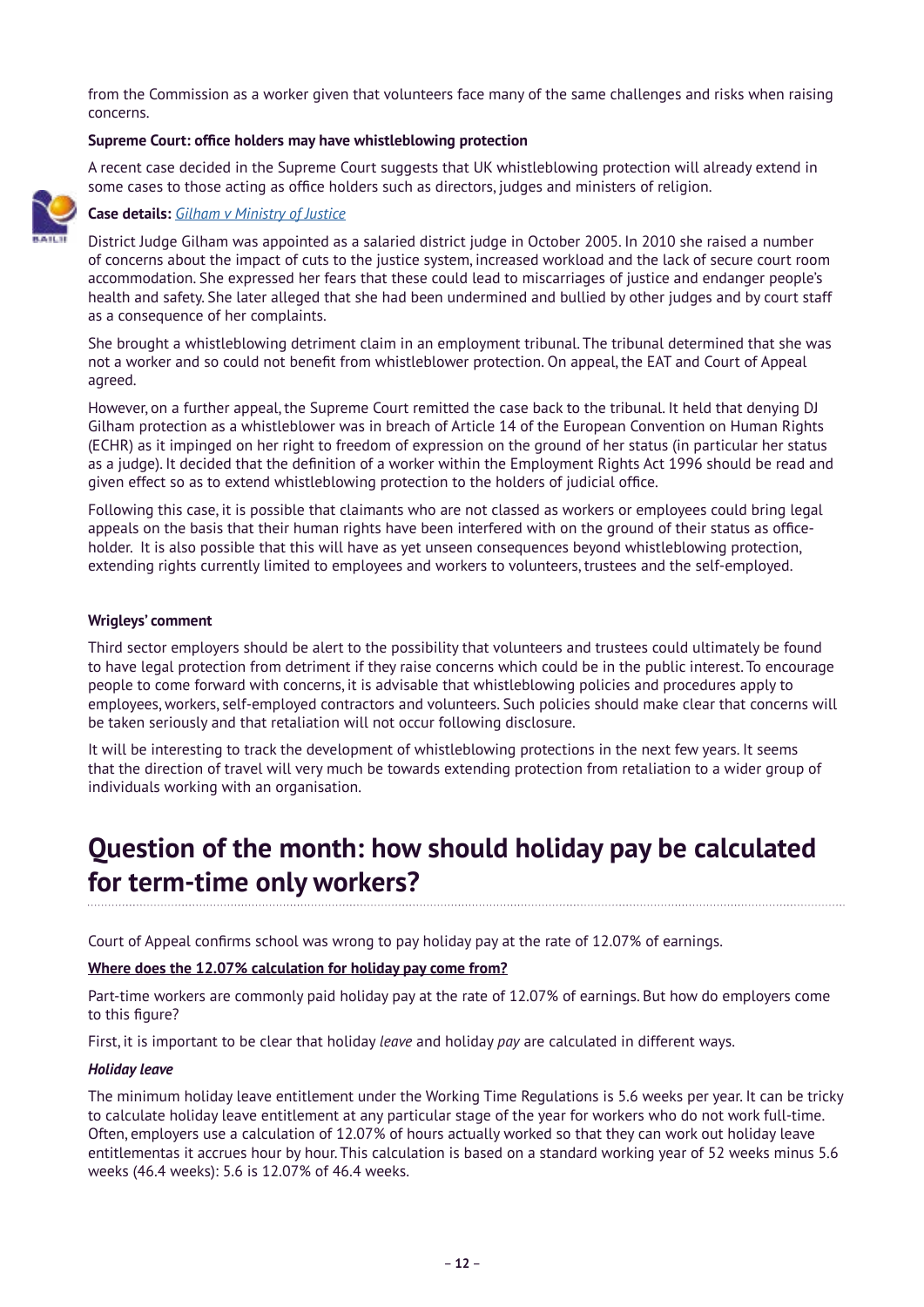# *Holiday pay*

It is also common for employers to use the same percentage for holiday paycalculations and so simply to pay 12.07% additional pay as holiday pay. However, as the case below highlights, this calculation will not always be compliant with the statutory rules for holiday pay set out in the Employment Rights Act 1996. Under these rules, a week's pay should be paid for a week's leave. Where a worker has variable hours, a week's pay is the average weekly pay over the last 12 working weeks before the holiday was taken. This calculation ignores any weeks during which the worker received no pay.

Because "part-year" workers, such as those who work only during school terms, work fewer than 46.4 weeks in a year but are still entitled to the 5.6 weeks' paid holiday, they will not be paid the correct holiday pay if the 12.07% calculation is applied.

# **Case details:** *[The Harpur Trust v Brazel](https://www.bailii.org/ew/cases/EWCA/Civ/2019/1402.html)*

Mrs Brazel worked under a term-time only zero hours contract as a visiting music teacher at Bedford Girls' School. She worked between 32 and 35 weeks per year. Her contractual and statutory paid holiday leave entitlement was 5.6 weeks. She was required to take all her leave during school holidays. Her holiday pay was calculated as 12.07% of her pay and was paid three times a year at the end of April, August and December.

### **The employment tribunal decision**

Mrs Brazel brought a claim for unlawful deductions from wages, arguing that her holiday pay should be calculated under the week's pay provisions set out in the Employment Rights Act (applying the 12 week average) and not by paying her an additional 12.07% of pay. If Mrs Brazel worked 32 weeks in a year, the tribunal calculated that she would, by the 12 week average calculation, have been paid holiday pay at a rate of 17.5% of annual earnings. The tribunal dismissed the claim, determining that words should be read into the Working Time Regulations to ensure that the statutory entitlement to holiday pay is pro-rated, in effect capping paid holiday leave entitlement at 12.07% per cent of annualised hours and not so not favouring part-time workers.

### **The EAT decision**

The EAT disagreed. It stated that Mrs Brazel was entitled to 5.6 weeks' paid leave under her contract and under legislation, and that the Employment Rights Act contains a clear mechanism for calculating a week's pay where there are variable hours. There was no basis on which to read words into the Working Time Regulations to prorate the 5.6 weeks' paid leave entitlement so that part-time workers were not treated more favourably than fulltime workers. It pointed out that legislative protection works the other way around to protect part time workers from being less favourably treated than full-time workers.

### **Court of Appeal decision**

The Court of Appeal agreed with the EAT. It considered the possible anomalies which could arise, such as a cricket coach who is employed on a permanent contract from year to year but works only 12 weeks a year. It confirmed that such a worker would be entitled to the statutory minimum of 5.6 weeks' paid leave at the rate of a week's pay (in other words, the coach would be paid 17.6 weeks' pay for only 12 weeks' work). The judgment makes clear that this would only apply where there is an on-going contract and so the worker accrues the full statutory minimum leave for the year. It would not apply for workers who are engaged on short-term contracts from time to time. The Court was clear that such extreme cases are not sufficient to require the application of the pro rata principle to all workers.

### **Wrigleys' comment**

The school in this case was following non-statutory guidance from Acas on calculating holiday pay for workers with irregular hours. It is likely that this guidance will now be updated. Schools are advised to check whether their term-time only workers are receiving the statutory minimum paid holiday leave based on average pay over the last 12 paid weeks. It is possible that this decision may encourage term-time only staff or other "part-year" workers to bring unlawful deduction from wages claims for underpaid holiday pay (which would be limited to any arrears for the last two years) or breach of contract claims in the civil courts (for which 6 years of arrears might be claimed).

**Chris Billington**, Head of Wrigleys' Education team, commented: "The Court of Appeal judgment highlights some